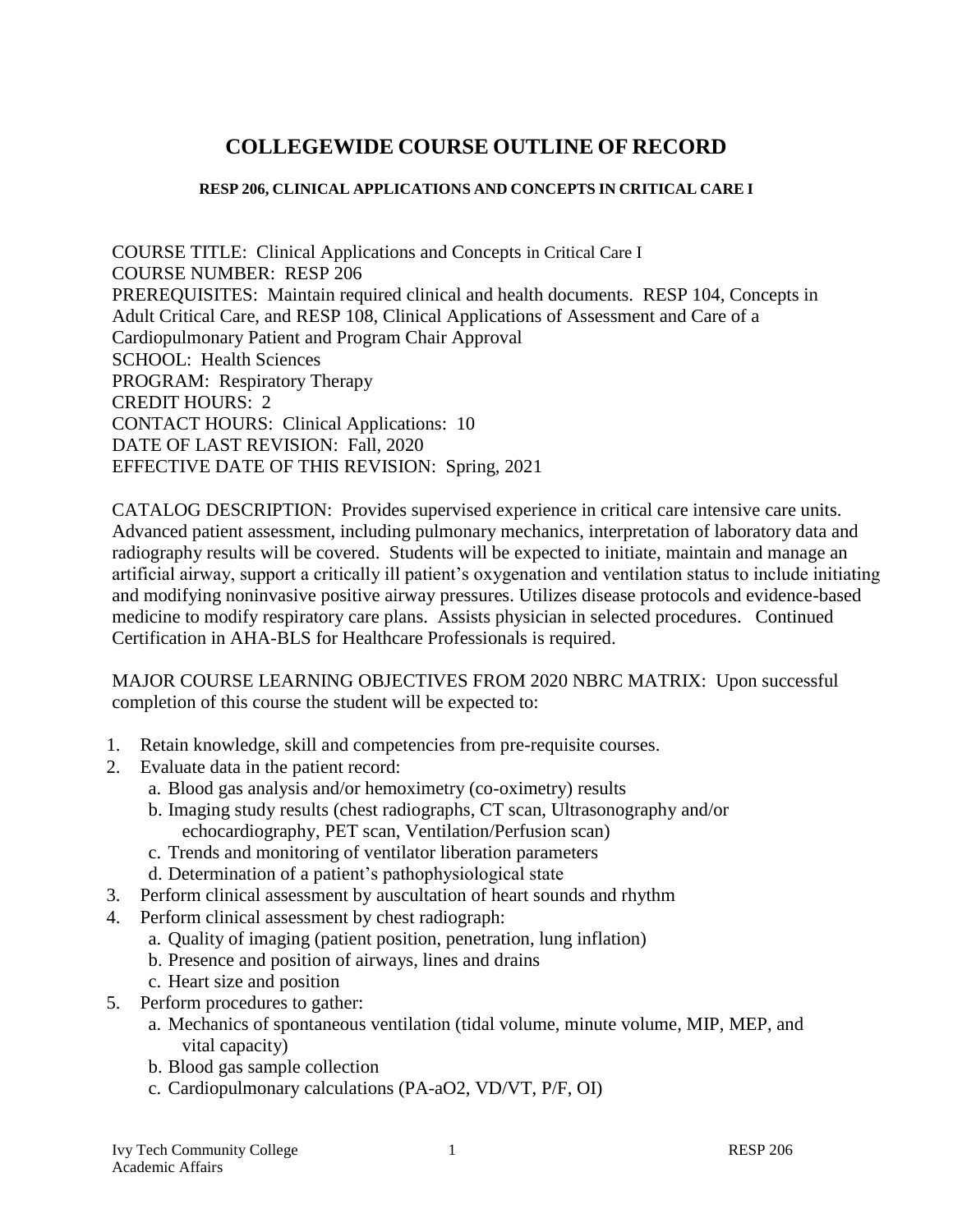- d. Spontaneous breathing trial (SBT)
- e. Apnea test (brain death determination)
- f. Cuff management (tracheal tube and laryngeal)
- 6. Evaluate procedure results:
	- a. Mechanics of spontaneous ventilation (tidal volume, minute volume, MIP, MEP, and vital capacity)
	- b. Blood gas analysis/hemoximetry (co-oximetry)
	- c. Cardiopulmonary calculations ((PA-aO2, VD/VT, P/F, OI)
	- d. Cuff management (tracheal tube and laryngeal)
- 7. Troubleshooting and assembling of equipment:
	- a. CPAP/NPPV with patient interfaces
	- b. Intubation equipment
	- c. Artificial airways
	- d. Patient breathing circuits
- 8. Maintain a patent airway and care for artificial airways
	- a. Proper patient positioning
	- b. Recognition of a difficult airway
	- c. Establish and manage a patient's airway:
		- i. Nasopharyngeal
		- ii. Oropharyngeal,
		- iii. Esophagealtracheal tubes/supraglottic airways
		- iv. Endotracheal tubes
		- v. Tracheostomy tube
		- vi. Laryngectomy tube
		- vii. Devices to assist with intubation (endotracheal tube changer, video laryngoscopy)
		- d. Exchanging artificial airway
- 9. Support oxygenation and ventilation:
	- a. Minimizing hypoxemia via patient positioning and suctioning
	- b. Initiating and adjusting mask or nasal CPAP
	- c. Initiating and adjusting mechanical ventilation settings
		- i. Continuous mechanical ventilation
		- ii. Noninvasive ventilation
		- iii. Alarms
- 10. Administers medications and specialty gases via endotracheal (instillation)
- 11. Ensures modifications are made to the respiratory care plan
	- a. Terminates treatment based on life threatening adverse events
	- b. Recommendation for changes:
		- i. Starting treatment based on patient response
		- ii. Adjusting of electrolyte therapy
		- iii. Insertion or change of artificial airway
		- iv. Liberating from mechanical ventilation
		- v. Extubation
		- vi. Discontinuing treatment based on patient response
		- vii. Consultation for a physician specialist
		- viii. Changing patient position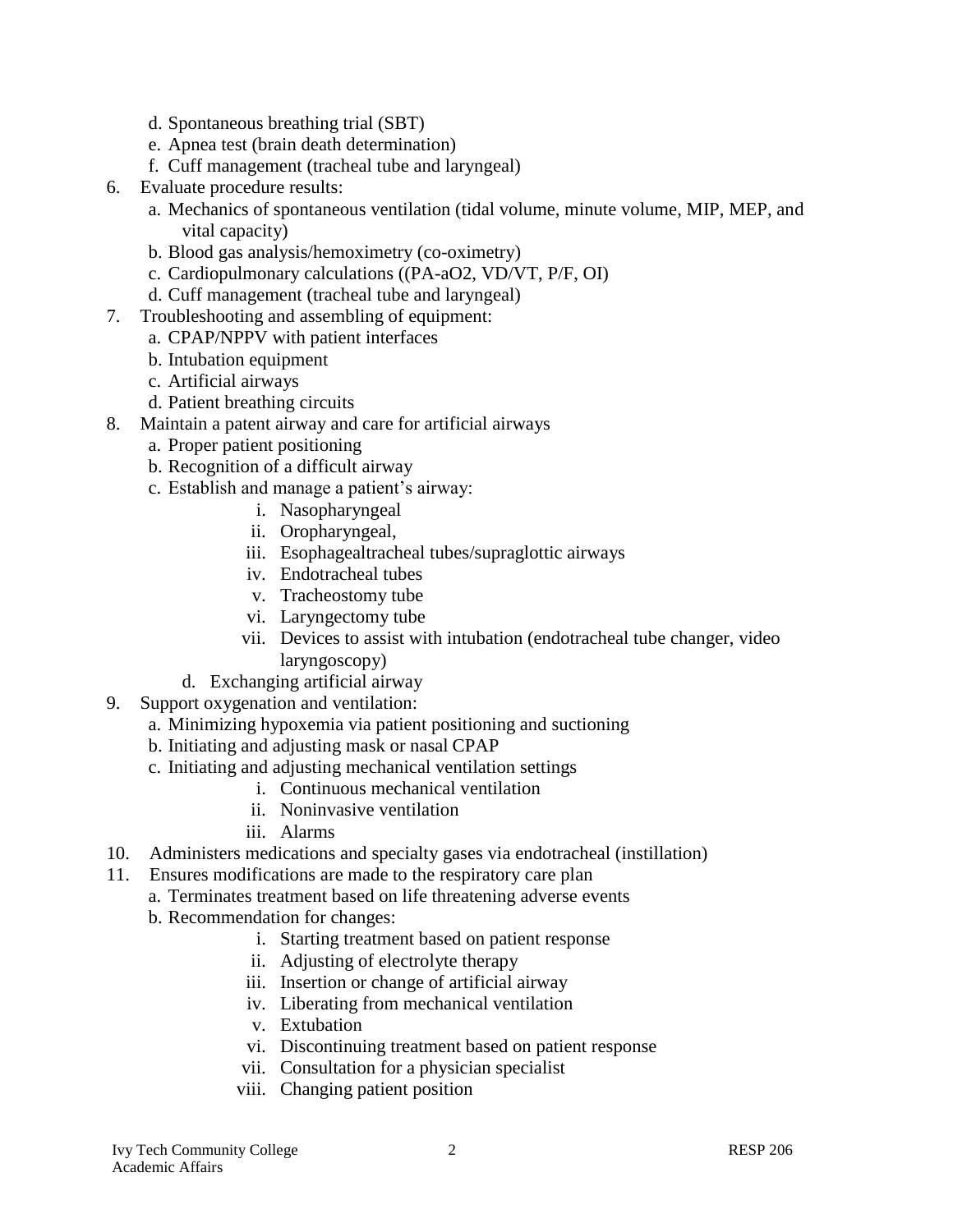- ix. Changing mechanical ventilation parameters and settings
- 12. Utilizes principles of evidence based medicine principles or clinical practice guidelines:
	- a. Classification of disease severity
	- b. Recommendation for changes in therapeutic plan when indicated
	- c. Application of guidelines (ARDSnet, NAEEP, GOLD)
- 13. Assist a physician/provider in performing procedures
	- a. Intubation
	- b. Withdrawal of life support

COURSE CONTENT: Topical areas of study include –

Arterial blood gas sampling and analysis

Noninvasive monitoring of the cardiopulmonary system (ECG)

Managing patients in critical care

Establishment, maintenance of artificial airways

Applications and manipulations of invasive mechanical ventilation

Therapeutic modalities in critical care settings

Quality control procedures (ABG, POC, Mechanical Ventilators)

Advanced patient assessment, including interpretation of laboratory and clinical data and recommendations of appropriate therapeutic interventions

### PROCEDURES:

- 1. Arterial Line ABGs
	- a. Suggested that students continue ABG stick competency per semester in critical care
- 2. Assisting with Intubation
- 3. Mechanical Ventilation Initiation
- 4. Mechanical Ventilation Rounds
- 5. Ventilation Liberation Parameters
- 6. Adult Inline Suctioning
- 7. Endotracheal Tube Care (Securing airway, Cuff management)
- 8. Non-Invasive Positive Pressure Ventilation (NPPV) Total procedures: 8

## HOW TO ACCESS THE IVY TECH COMMUNITY COLLEGE LIBRARY:

The Ivy Tech Library is available to students' on- and off-campus, offering full text journals and books and other resources essential for course assignments. Go to<http://www.ivytech.edu/library/> and choose the link for your campus.

## ACADEMIC HONESTY STATEMENT:

The College is committed to academic integrity in all its practices. The faculty value intellectual integrity and a high standard of academic conduct. Activities that violate academic integrity undermine the quality and diminish the value of educational achievement.

Cheating on papers, tests or other academic works is a violation of College rules. No student shall engage in behavior that, in the judgment of the instructor of the class, may be construed as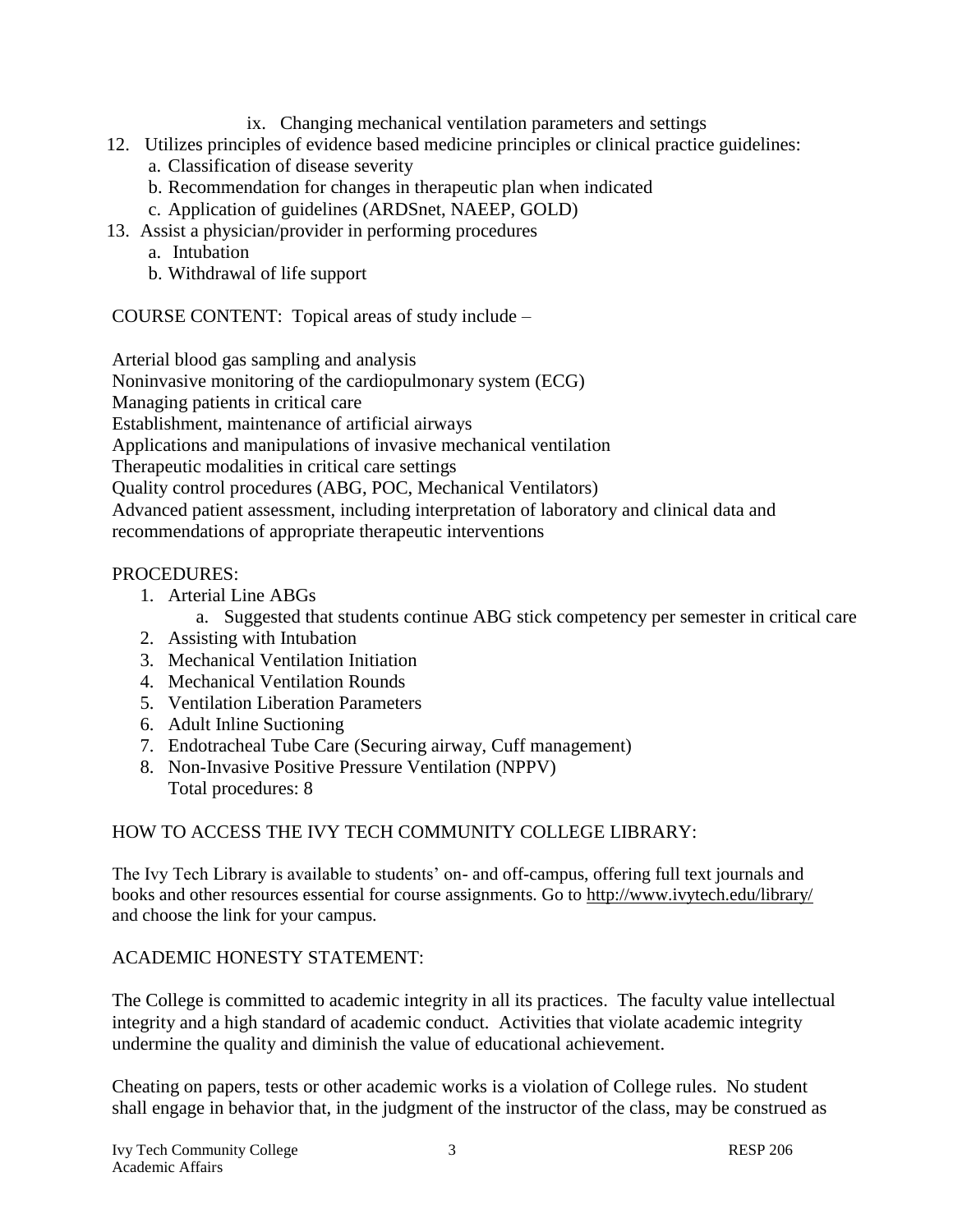cheating. This may include, but is not limited to, plagiarism or other forms of academic dishonesty such as the acquisition without permission of tests or other academic materials and/or distribution of these materials and other academic work. This includes students who aid and abet as well as those who attempt such behavior.

### ATTENDANCE:

Students are expected to attend and participate regularly in class meetings, online learning activities and other activities assigned as a part of a course of instruction. Faculty are required to report student participation in compliance with institutional policies and federal financial aid guidelines. Faculty and staff shall be sensitive to students' religious beliefs and observances, including an expectation that instructors make reasonable arrangements when a student must miss an exam or other academic exercise due to their religious observance. When notified in advance, and when possible, faculty will make allowances for students to make up missed work.

### COPYRIGHT STATEMENT:

Students shall adhere to the laws governing the use of copyrighted materials. They must ensure that their activities comply with fair use and in no way infringe on the copyright or other proprietary rights of others and that the materials used and developed at Ivy Tech Community College contain nothing unlawful, unethical, or libelous and do not constitute any violation of any right of privacy.

### ADA STATEMENT:

Ivy Tech Community College seeks to provide reasonable accommodations for qualified individuals with documented disabilities. If you need an accommodation because of a documented disability, please contact the Office of Disability Support Services.

If you will require assistance during an emergency evacuation, notify your instructor immediately. Look for evacuation procedures posted in your classroom.

### TITLE IX STATEMENT:

Ivy Tech Community College is committed to providing all members of the College community with a learning and work environment free from sexual harassment and assault. Ivy Tech students have options for getting help if they have experienced sexual assault, relationship violence, sexual harassment or stalking. This information can be found at [https://www.ivytech.edu/prevent-sexual-violence/index.html.](https://www.ivytech.edu/prevent-sexual-violence/index.html)

If students write or speak about having survived sexual violence, including rape, sexual assault, dating violence, domestic violence, or stalking, federal law and Ivy Tech policies require that instructors share this information with the Campus Title IX Coordinator. The Campus Title IX Coordinator will contact students to let them know about accommodations and support services at the College and in the community as well as options for holding accountable the person who